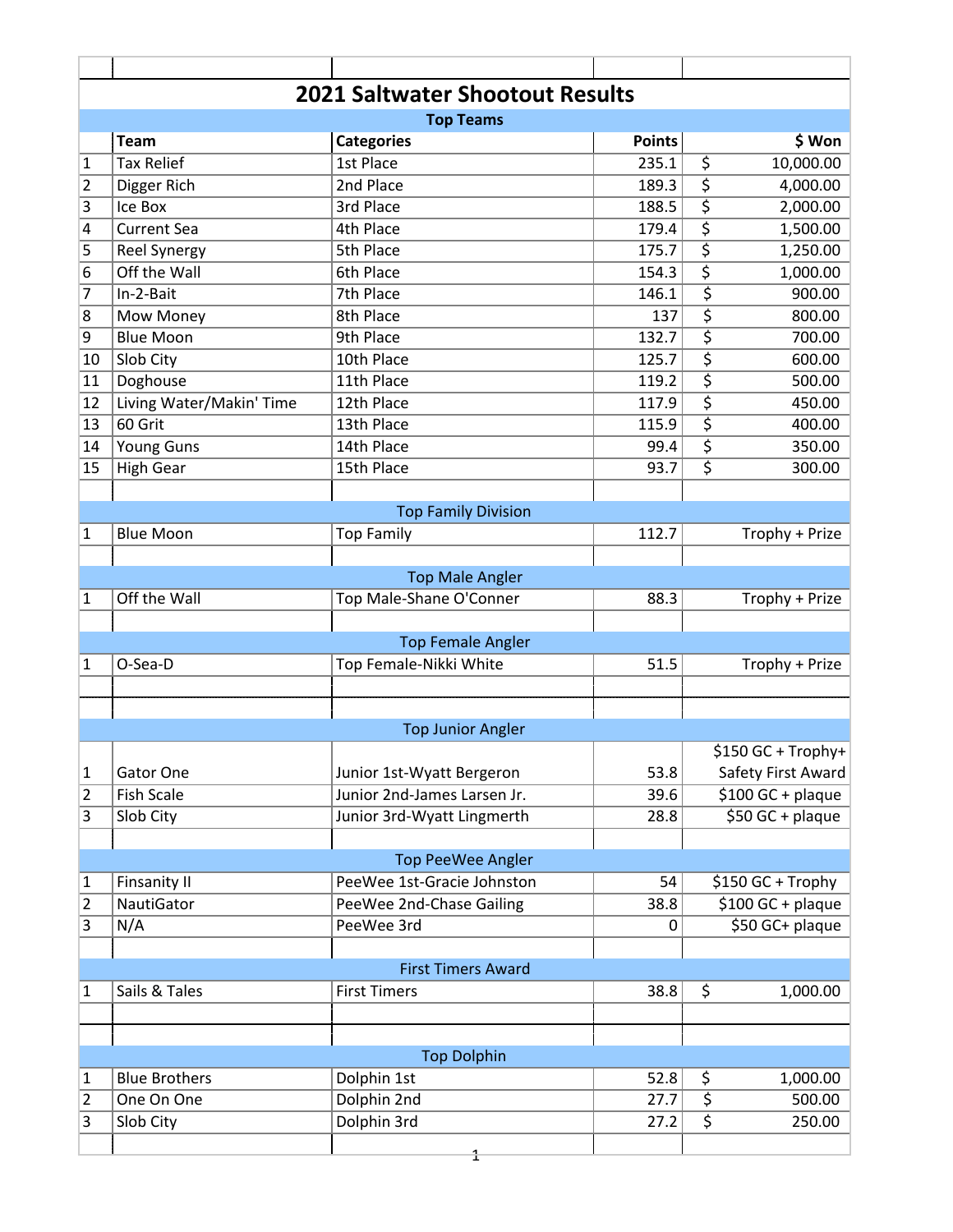| <b>2021 Saltwater Shootout Results</b> |                             |                                            |       |                         |          |  |  |
|----------------------------------------|-----------------------------|--------------------------------------------|-------|-------------------------|----------|--|--|
| <b>Top Wahoo</b>                       |                             |                                            |       |                         |          |  |  |
| 1                                      | Rebound/Lite-N-Up           | Wahoo 1st                                  | 15.5  | \$                      | 1,000.00 |  |  |
| $\overline{2}$                         | Ice Box                     | Wahoo 2nd                                  | 14.2  | $\overline{\varsigma}$  | 500.00   |  |  |
| 3                                      | Rebound/Lite-N-Up           | Wahoo 3rd                                  | 14.1  | $\overline{\varsigma}$  | 250.00   |  |  |
|                                        |                             |                                            |       |                         |          |  |  |
|                                        |                             | <b>Top King</b>                            |       |                         |          |  |  |
| 1                                      | <b>Tax Relief</b>           | King 1st                                   | 53.8  | \$                      | 1,000.00 |  |  |
| $\overline{2}$                         | Reel Synergy                | King 2nd                                   | 51.7  | \$                      | 500.00   |  |  |
| 3                                      | Mow Money                   | King 3rd                                   | 38.9  | $\overline{\xi}$        | 250.00   |  |  |
|                                        |                             | <b>Top Tuna</b>                            |       |                         |          |  |  |
| 1                                      | Wayt-N-Sea                  | Tuna 1st                                   | 32.2  | \$                      | 1,000.00 |  |  |
| 2                                      | In-2-Bait                   | Tuna 2nd                                   | 31.6  | \$                      | 500.00   |  |  |
| 3                                      | Off Season                  | Tuna 3rd                                   | 30.5  | \$                      | 250.00   |  |  |
|                                        |                             |                                            |       |                         |          |  |  |
|                                        |                             | <b>Top Cobia</b>                           |       |                         |          |  |  |
| 1                                      | <b>RUSH</b>                 | Cobia 1st                                  | 24.4  | \$                      | 1,000.00 |  |  |
| $\overline{2}$                         | Fenian                      | Cobia 2nd                                  | 23.8  | $\overline{\varsigma}$  | 500.00   |  |  |
| 3                                      | Digger Rich                 | Cobia 3rd                                  | 19.5  | $\overline{\mathsf{s}}$ | 250.00   |  |  |
|                                        |                             |                                            |       |                         |          |  |  |
|                                        |                             | Show Me the Mahi                           |       |                         |          |  |  |
| 1                                      | <b>Blue Brothers</b>        | Show Me 1st                                | 72    | \$                      | 750.00   |  |  |
| 2                                      | Shell Yeah                  | Show Me 2nd                                | 44.8  | $\overline{\varsigma}$  | 250.00   |  |  |
|                                        |                             | <b>Top Small Boat Division</b>             |       |                         |          |  |  |
| 1                                      | Rebound/Lite-N-Up           | Small Boat 1st                             | 46.6  | \$                      | 1,500.00 |  |  |
| $\overline{2}$                         | <b>Big Dog Tackle</b>       | Small Boat 2nd                             | 28.9  | \$                      | 750.00   |  |  |
| 3                                      | Runnin Outta Time           | Small Boat 3rd                             | 22.4  | \$                      | 250.00   |  |  |
|                                        |                             |                                            |       |                         |          |  |  |
|                                        |                             | <b>Small Boat Bonanza</b>                  |       |                         |          |  |  |
| $\mathbf{1}$                           | Rebound/Lite-N-Up           | Small Boat Bonanza 1st                     | 46.6  | \$                      | 810.00   |  |  |
| $\overline{2}$                         | <b>Big Dog Tackle</b>       | Small Boat Bonanza 2nd                     | 28.9  | \$                      | 486.00   |  |  |
| 3                                      | Runnin Outta Time           | Small Boat Bonanza 3rd                     | 22.4  | $\overline{\varsigma}$  | 324.00   |  |  |
|                                        |                             |                                            |       |                         |          |  |  |
|                                        |                             | <b>Non-Pro Division</b>                    |       |                         |          |  |  |
| 1                                      | Speculation                 | NonPro 1st                                 | 76.3  | \$                      | 2,000.00 |  |  |
| 2                                      | The Skinny/Rockford Fosgate | NonPro 2nd                                 | 62    | \$                      | 1,500.00 |  |  |
| 3                                      | One On One                  | NonPro 3rd                                 | 59.7  | \$                      | 750.00   |  |  |
| 4                                      | No Drama                    | NonPro 4th                                 | 52.7  | \$                      | 500.00   |  |  |
| 5                                      | LowKey                      | NonPro 5th                                 | 46.1  | \$                      | 250.00   |  |  |
|                                        |                             |                                            |       |                         |          |  |  |
|                                        |                             | Bluewater Bonanza - Total Aggregate Weight |       |                         |          |  |  |
| 1                                      | Digger Rich                 | Bonanza 1st                                | 189.3 |                         | \$3,960  |  |  |
| $\overline{2}$                         | Ice Box                     | Bonanza 2nd                                | 188.5 |                         | \$2,376  |  |  |
| 3                                      | <b>Reel Synergy</b>         | Bonanza 3rd                                | 175.7 |                         | \$1,584  |  |  |
|                                        |                             |                                            |       |                         |          |  |  |
| Non-Pro Bonanza                        |                             |                                            |       |                         |          |  |  |
| 1                                      | Speculation                 | NonPro Bonanza 1st                         | 76.3  |                         | \$1,755  |  |  |
|                                        |                             |                                            |       |                         |          |  |  |